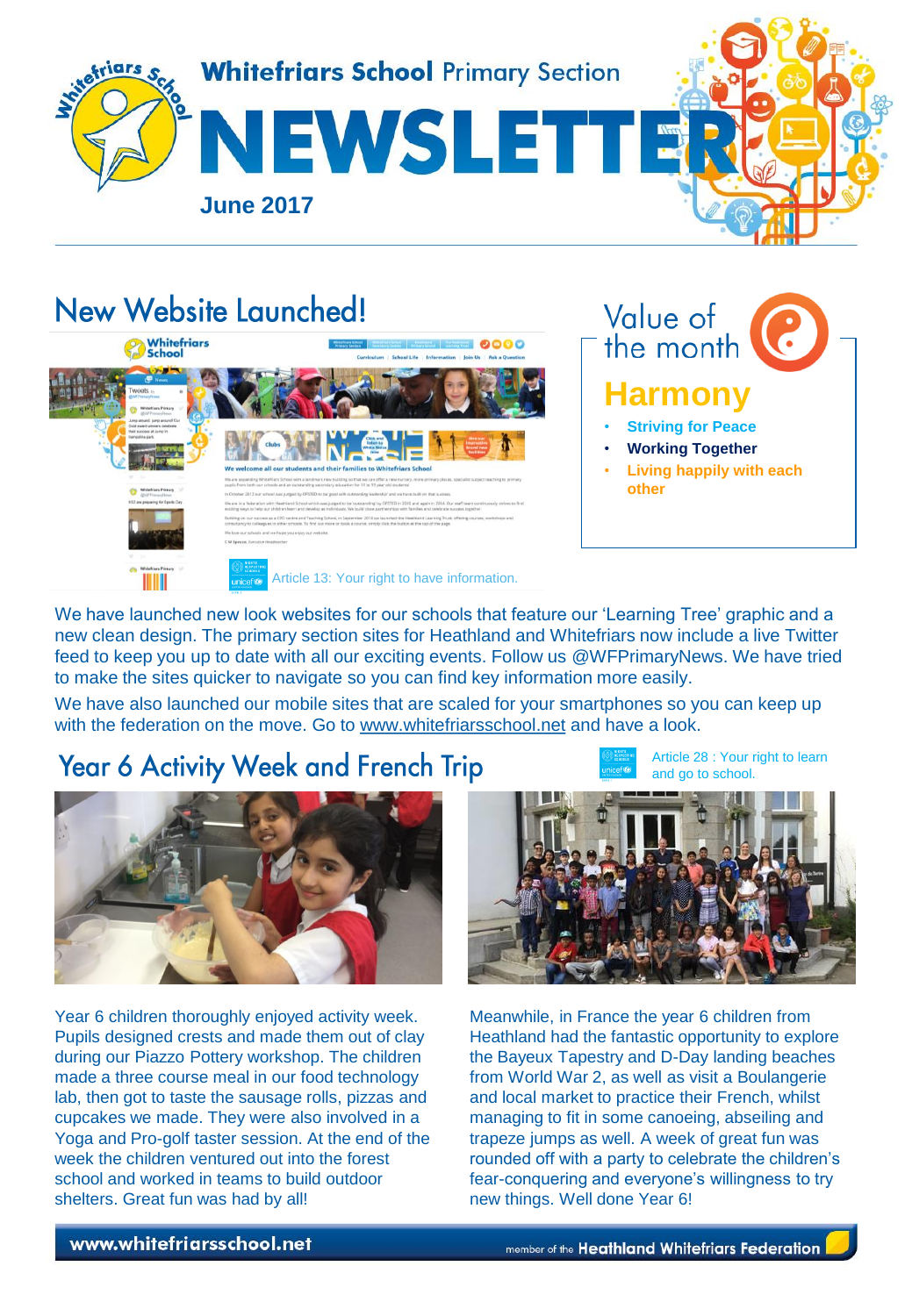

# High Standards of Behaviour and Safety at Whitefriars - HMI

Her Majesty's Inspector, Carmen Rodney, visited us on 14<sup>th</sup> June with a focus on behaviour and safety. She has written a letter to Mr Spruce to say that our school has, 'taken effective action to maintain the high standards of behaviour and attitudes identified at the last inspection'. She wrote, 'You have worked together to create a culture in which pupils can thrive.'

She went on to compliment our high expectations, positive values and strong relationships. Our work to promote staying safe on the internet was described as 'highly effective'. Pupils spoke with conviction about our values, including respect, tolerance, trust, peace and democracy. They described staff as 'family friends who respect and understand them' and know there is always someone to turn to if they have concerns.

The HMI recognised that pupils are safe, work hard and cooperate very well. She wrote, 'relationships are harmonious and peaceful'. She quotes one pupil as saying 'Anyone who is different is treated equally, we welcome all with open arms.' While most children attend school regularly, the school was urged to continue ensuring that any child who does not improves their attendance.

The full letter will appear on the OFSTED website which you can access via the link on our websites. Thank you to everyone who contributed to this excellent outcome.





Article 13: Your right to have information.

### **Year 6 Codebreakers**



A group of students from Year 6 recently visited Bletchley Park in Buckinghamshire, the top secret home of code breaking and allied intelligence in World War 2. The group had a guided tour of the original buildings and interactive exhibitions.



This was followed by a workshop where they had to use Morse code, decipher encoded messages and plot enemy positions on a map of the Atlantic using latitude and longitude. A highlight of the trip was the chance to use a real German Enigma machine from the era.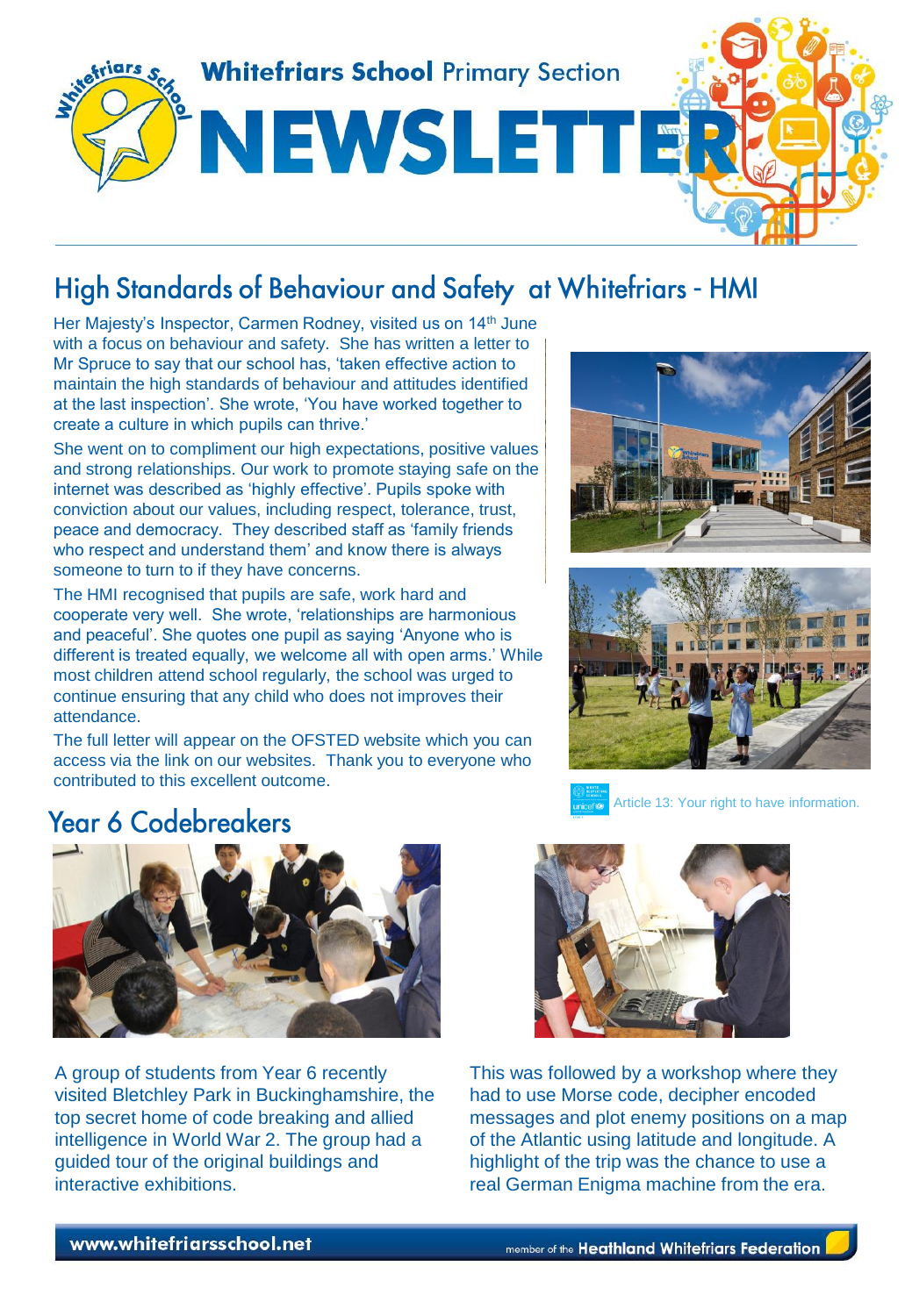

### **Summer Concert**



The Whitefriars Summer Concert took place with students from Years 3 to 8 demonstrating their amazing skills in an evening of wonderful music making. There was a wide variety of performances incuding soloists, duos, guitar and violin ensembles, choir and rock band. Huge congratulations to all those who took part in the concert. A big well done to all of the staff involved and to the audience of proud parents and friends for their enthusiastic support.

Article 15: Your right to meet with friends and join groups and clubs

## **Year 3 Recorder Concert**



Year 3 have been having recorder lessons this year in class and were very proud to show off their newly learnt musical skills in a concert. This is what the children said: "I enjoyed performing 'The Red Riding Hood' rap." Himani "We played B, A, C and G notes in front of our parents and my Dad was impressed with my effort. " Amira



Diary Dates for July...

3<sup>rd</sup> ~ Sports Leaders Trip 5<sup>th</sup> ~ Transition Day 7<sup>th</sup> ~ Reception Picnic  $10^{th}$ -13<sup>th</sup> ~ Book Fair  $12<sup>th</sup> - 13<sup>th</sup>$  ~ Parents **Evenings**  $14<sup>th</sup>$  ~ Nursery Picnic 14th ~ End of Year Prize **Giving**  $18<sup>th</sup>$  ~ Year 6 Prom  $20<sup>th</sup>$  ~ Last Day of Term - 2pm Finish  $21<sup>st</sup>$  ~ Staff Training Day

Save the Dates…

Heathland Summer Fair ~ Saturday 8<sup>th</sup> July 11am-3pm

Whitefriars Autumn Fair ~ Saturday 23rd September 11am-3pm